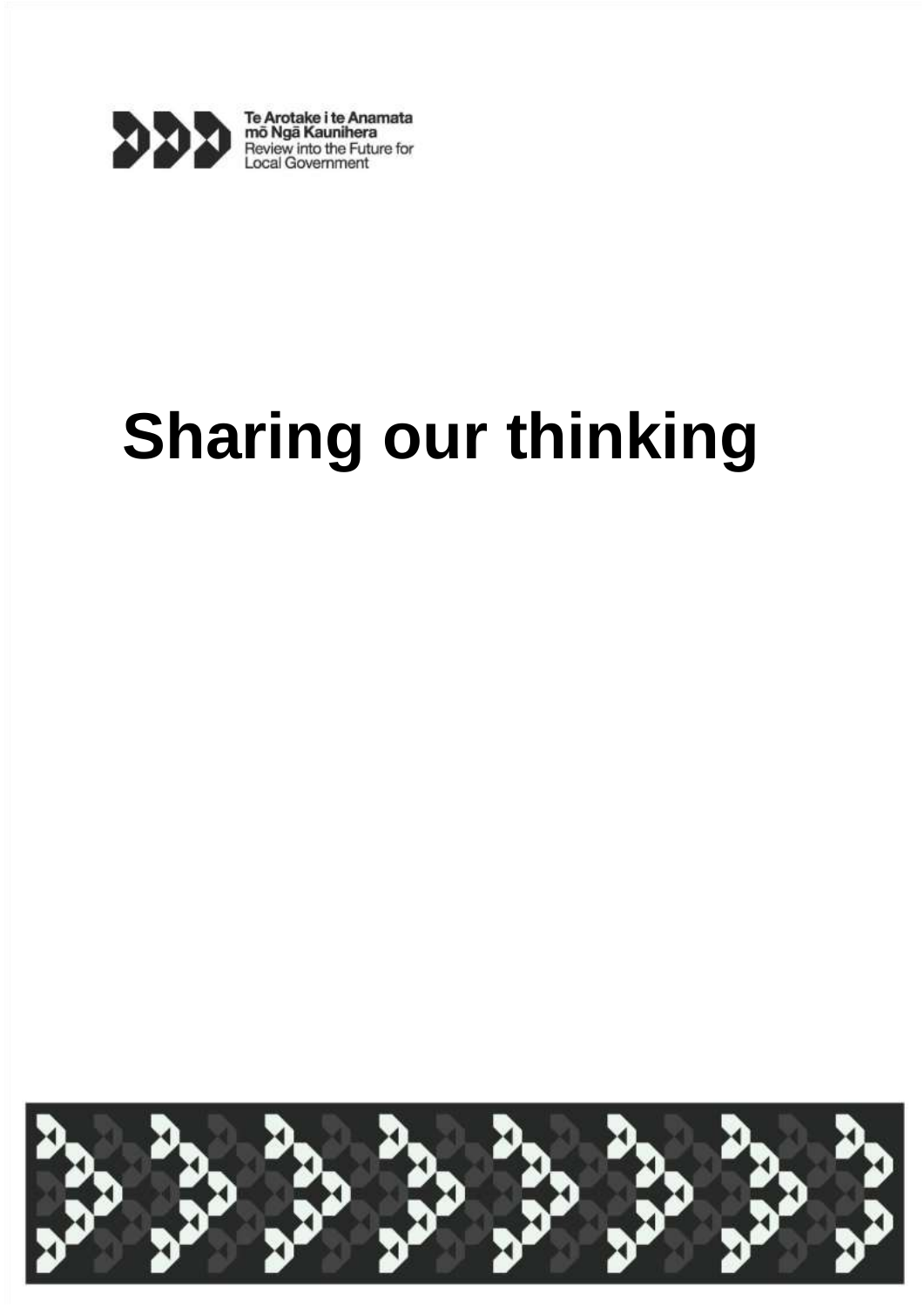# **Why local government?**

Local government contributes to wellbeing in many ways, most visibly by creating and sustaining the environments in which people live, work, do business and connect with each other.

Effective local governance is essential to New Zealanders' lives and wellbeing. Local authorities play a critical role in the country's system of democracy, providing for people's voices to be heard in the leadership of their communities and the delivery of local services and assets.

Local government influences the places and homes we live in, the strength and cohesion of our communities, how we move from place to place, our health and safety, how prosperous we are, how we spend our time, the health of our democracy, the strength of Te Tiriti relationships, and our sense of shared identity.

The big issues facing New Zealand are all experienced at a local level. Inequity, climate change, employment and economic participation, housing, racism and discrimination, environmental harm, and challenges with physical and mental health and many other issues play out at local and sub-national levels, and solutions require local action. Ineffective local governance can create or exacerbate challenges.

Effective local governance can create the conditions in which communities prosper and thrive.



*Some of the important roles local government plays in New Zealand*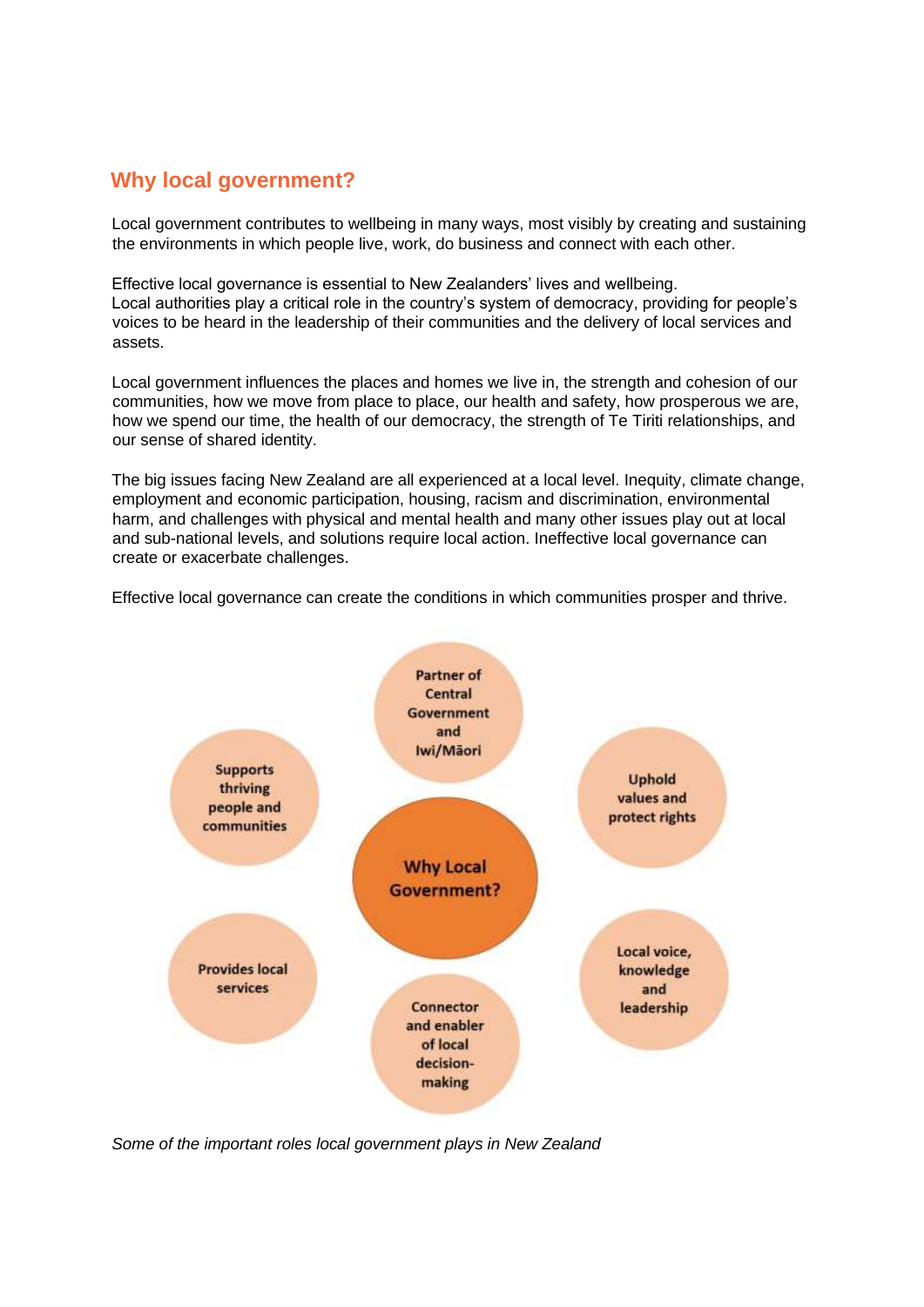## **Local voice, knowledge and leadership**

- Community voice and local democracy support trust, legitimacy, engagement between and across groups, and provide social cohesion.
- Proximity to the community provides local knowledge which is a strength and enabler for what works and innovation.
- Representatives are part of the community and it is easier to know who is accountable for local issues.

# **Connector and enabler of local decision-making**

- Local leadership and anchor institution role.
- Supports local industry and new business activity to sustain business and employment in their community.
- Proximity to the community to grapple with local challenges.

## **Upholds values and protects rights**

- Steward of assets and quardian for future generations.
- Upholds the rights and interests of citizens as provided for in the laws of New Zealand and Te Tiriti o Waitangi.
- Cares for the citizenry, connects the community and protects the environment.

## **Provides local services**

- Ensures basic human services are available and accessible in each location.
- Provides great spaces and places.

#### **Partner of central government and iwi/Māori**

- Central government can't solve the complex challenges of the 21st century on its own.
- Navigator of the big issues communities face.
- Collaborate and partner with iwi, hapū and community organisations
- The part of government that sees how the silos of central government come together and impact citizens and communities.
- Supports central government on big issues such as civil defence and COVID-19 response.
- Advocates for local issues, brokers and provides resources and solutions with central government.
- Acts as a check/balance on central government from a local perspective.

#### **Supports thriving people and communities**

- Creates and supports local culture and identity in the community.
- Creates conditions for social, economic and environmental wellbeing.
- Enables communities to live the life they want to lead.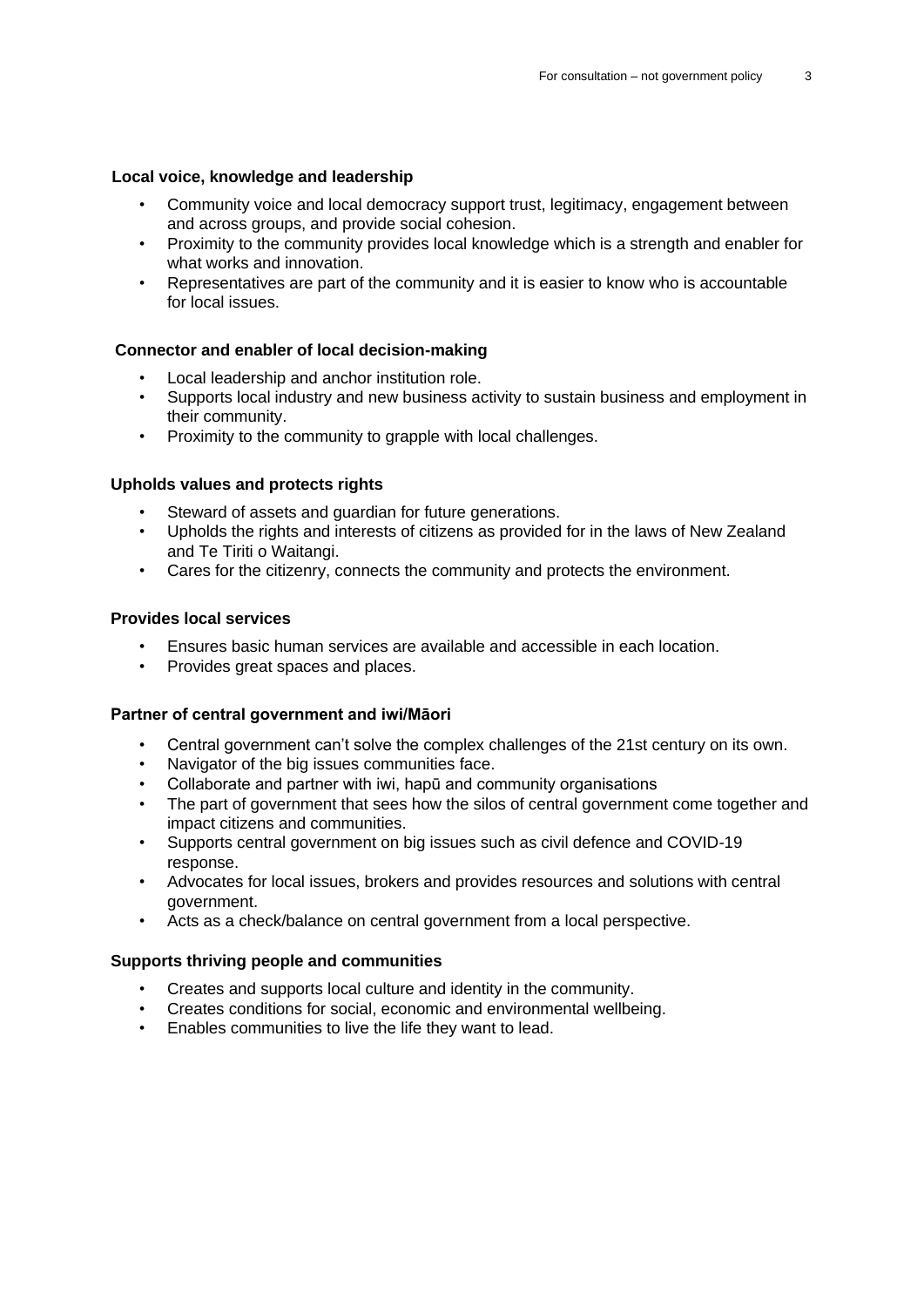# **Key shifts**

In our interim report we outlined our priority questions. Since then we have been researching and discussing these questions, and we have identified five key shifts to local governance in the future that we believe will be required if the system is to meet the needs of Aotearoa New Zealand.

These shifts will take time to make and we are looking at what is required over the near term, medium term and long term time horizons. If you are not familiar with it already, you will find more information on the three horizons approach at the back on this document.

The five key shifts are:

#### **1. Strengthened Local Democracy**

From low public trust and participation in local government to renewal of local democracy that builds a foundation for the future of a strengthened and inclusive local democracy

#### **2. Stronger Focus on Wellbeing**

From traditional focus on infrastructure service delivery to a focus on the complex wellbeing challenges of the 21st century, including economic and social equity and climate change action

#### **3. Authentic Relationship with Hapū/Iwi/Māori**

From relationships that are variable in understanding and commitment to an authentic relationship that enables self-determination, shared authority and prosperity

#### **4. Genuine Partnership between Central Government and Local Governmen**t

From low trust and confidence in each other to genuine partners able to deliver wellbeing outcomes locally

#### **5. More Equitable Funding**

From beneficiary-based funding principles to a funding system that equitably supports communities to thrive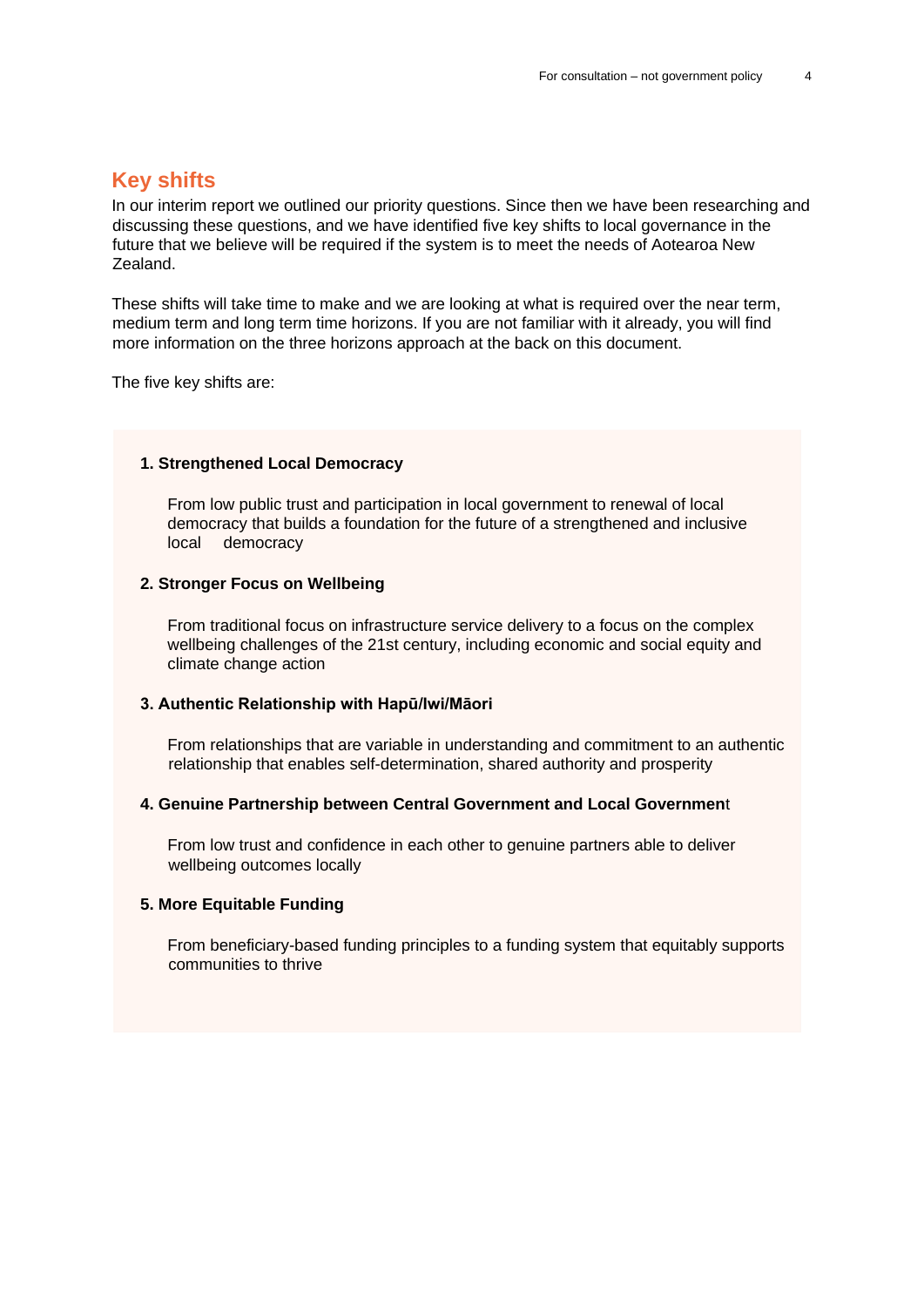# **Strengthened Local Democracy**

# **The shift**

From low public trust and participation in local government to renewal of local democracy that builds a foundation for the future of a strengthened and inclusive local democracy

#### **What the system would look like**

A governance system that is considered legitimate, where the process of democracy and the electoral system empower citizens, community and business to enable community outcomes to be achieved, embody indigenous principles, and are strong enough to address the complexities of the 21st century.

#### **What it would achieve**

- People understand how local government works, how they can participate and collaborate to make things work better and how they can be involved in local decision-making.
- Provide community-centered local government that is relational, supports innovation and learning, and is adaptable, where decisions are made as close to the community as possible.
- Provide for long-term, competent stewardship of people and place.
- Encourage people to want to get involved in the governance of their communities.

- Offer a mix of participatory, deliberative and representative democratic tools, and support multi-generational representation.
- Enable hybrid systems to complement elected members, including iwi/Māori and appointed experts.
- Develop systems that support and sustain governance representatives. Enable representation from minority groups e.g. create and resource clear pathways, provide ongoing support programmes and mentor new leaders.
- Explore electoral administrative systems, longer terms and voter eligibility criteria (e.g. younger voters).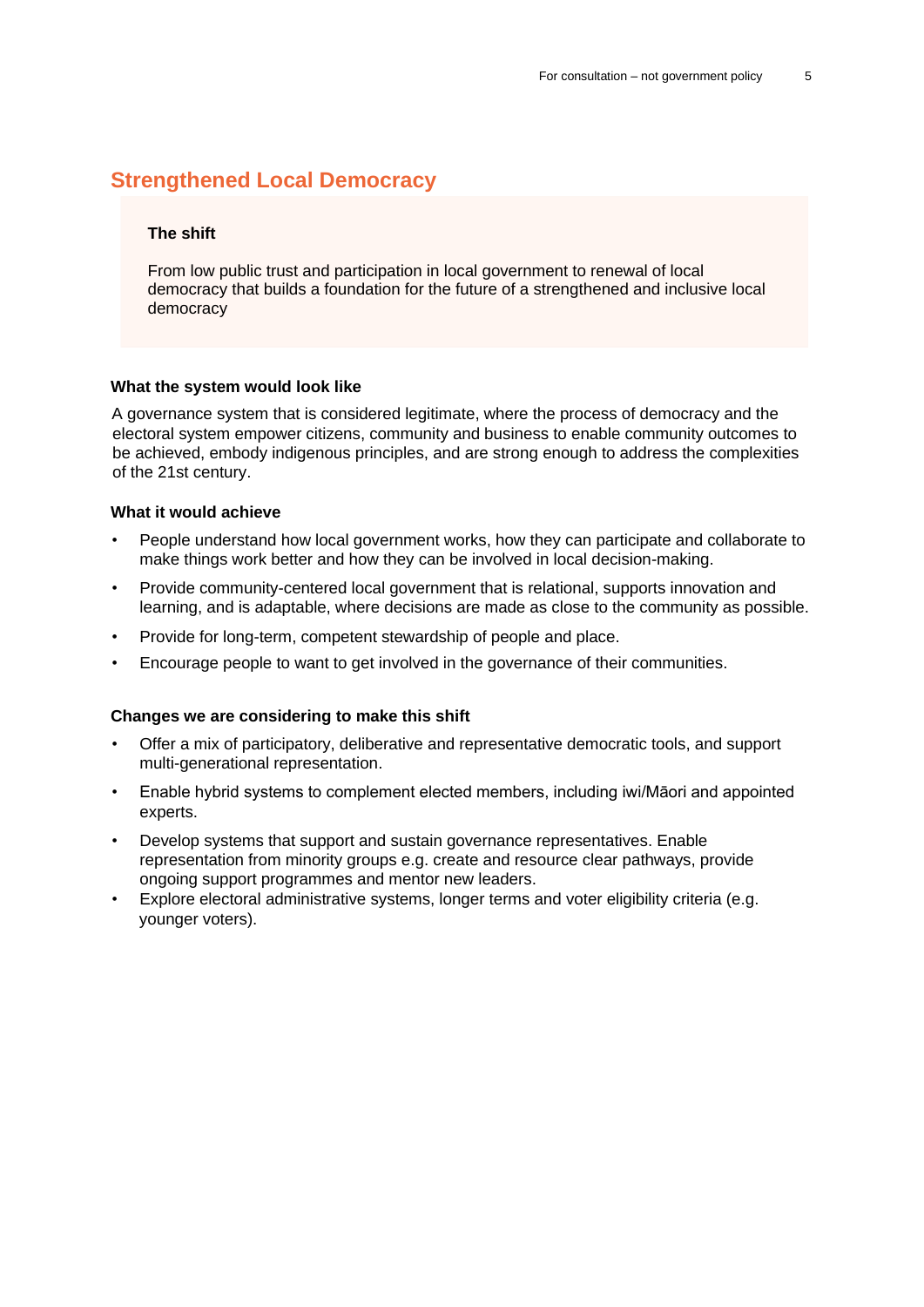# **Stronger Focus on Wellbeing**

## **The shift**

From traditional focus on infrastructure service delivery to a focus on the complex wellbeing challenges of the 21st century, including economic and social equity and climate change action

#### **What the system would look like**

Wellbeing is at the heart of everything council delivers, putting Papatūānuku and people at the heart of what we do. All policy decisions consider future generations and actively partner with iwi and community.

#### **What it would achieve**

Place is where wellbeing comes together and requires a coordinated approach from central and local government, communities, iwi, business and citizens to create thriving and strong people, places and communities.

- Local government is a broker, bridge builder, connector and supporter of ideas to support positive change in the community it serves, with a genuine focus on a coordinated approach to building social cohesion and wellbeing.
- Increasing central and local government collaborative efforts to focus on wellbeing, including health, housing, education, community safety, and economic, social, cultural and environmental wellbeing.
- Local government functions, roles and structures that reflect the appropriate level of subsidiarity and localism, while securing needed resources and economies of scale to ensure competent, sustainable and resilient entities/organisations.
- Supporting residents to change from being mostly passive recipients of services to active citizens as innovators, participators, and partners in achieving community wellbeing outcomes.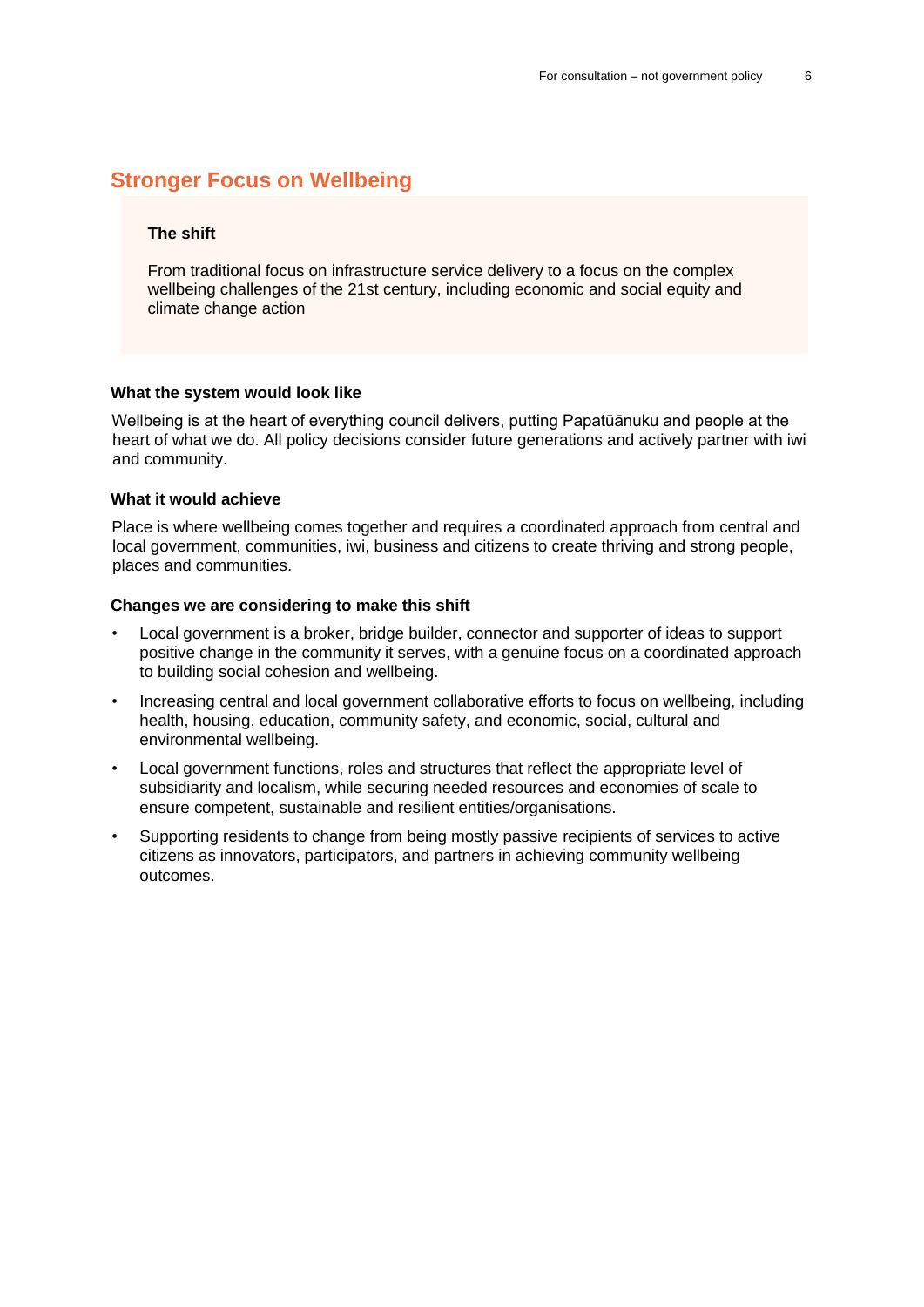# **Authentic Relationship with Hapū/Iwi/Māori**

## **The shift**

From relationships that are variable in understanding and commitment to an authentic relationship that enables self-determination, shared authority and prosperity

#### **What the system would look like**

Local government has an authentic and effective relationship with Hapū/Iwi, embodying the intentions and principles of Te Tiriti, beyond representation at the governance table, to achieve equitable outcomes for Māori.

### **What it would achieve**

Hapū/iwi have the ability/space to express tino rangatiratanga, and Māori citizens' voices, experiences and outcomes are equitable.

Local governance reflects the local context, with flexible approaches.

- Local government has a role in helping the stories of the past be told in order to move forward. Acknowledging the past is an important part of reconciliation along with learning about the history of place.
- Championing, and investing in, Te Ao Māori and tikanga in the way local government operates and what is valued.
- Acknowledging place and the opportunity for Hapū/iwi/Māori to be involved in decisionmaking, to be a decision maker and deliverer of services and activities (exercising tino rangatiratanga).
- Additional capacity for iwi/Māori to participate in local governance.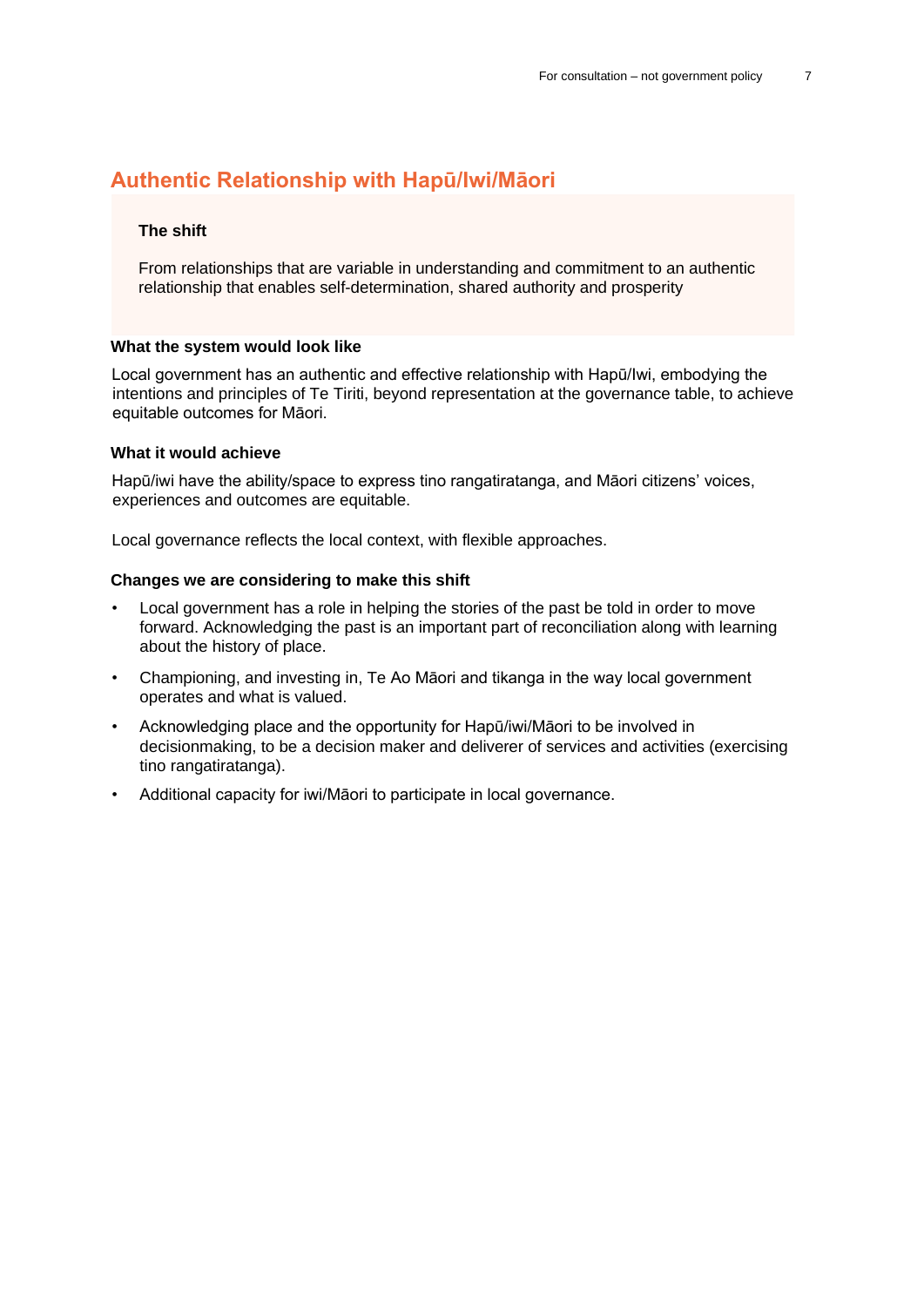# **Genuine Partnership between Central Government and Local Government**

# **The shift**

From low trust and confidence in each other to genuine partners able to deliver wellbeing outcomes locally

#### **What the system would look like**

A citizen and community centred local government that provides an integrated community view aligned to support local and national objectives.

### **What it would achieve**

A reset of relationships for central government and local government, which along with iwi creates mutual respect that underpins collaboration at national, regional and local levels, in order to deliver and fund essential services and regional/local priorities that enhance community wellbeing.

- Long-term vision and outcomes for Aotearoa New Zealand enabling partnership between central and local government.
- A governance model that operates as strong strategic partner with central government.
- Deliberate structure for partnerships between central and local government, iwi, business and communities.
- Transparent funding and accountability for service delivery and local priorities.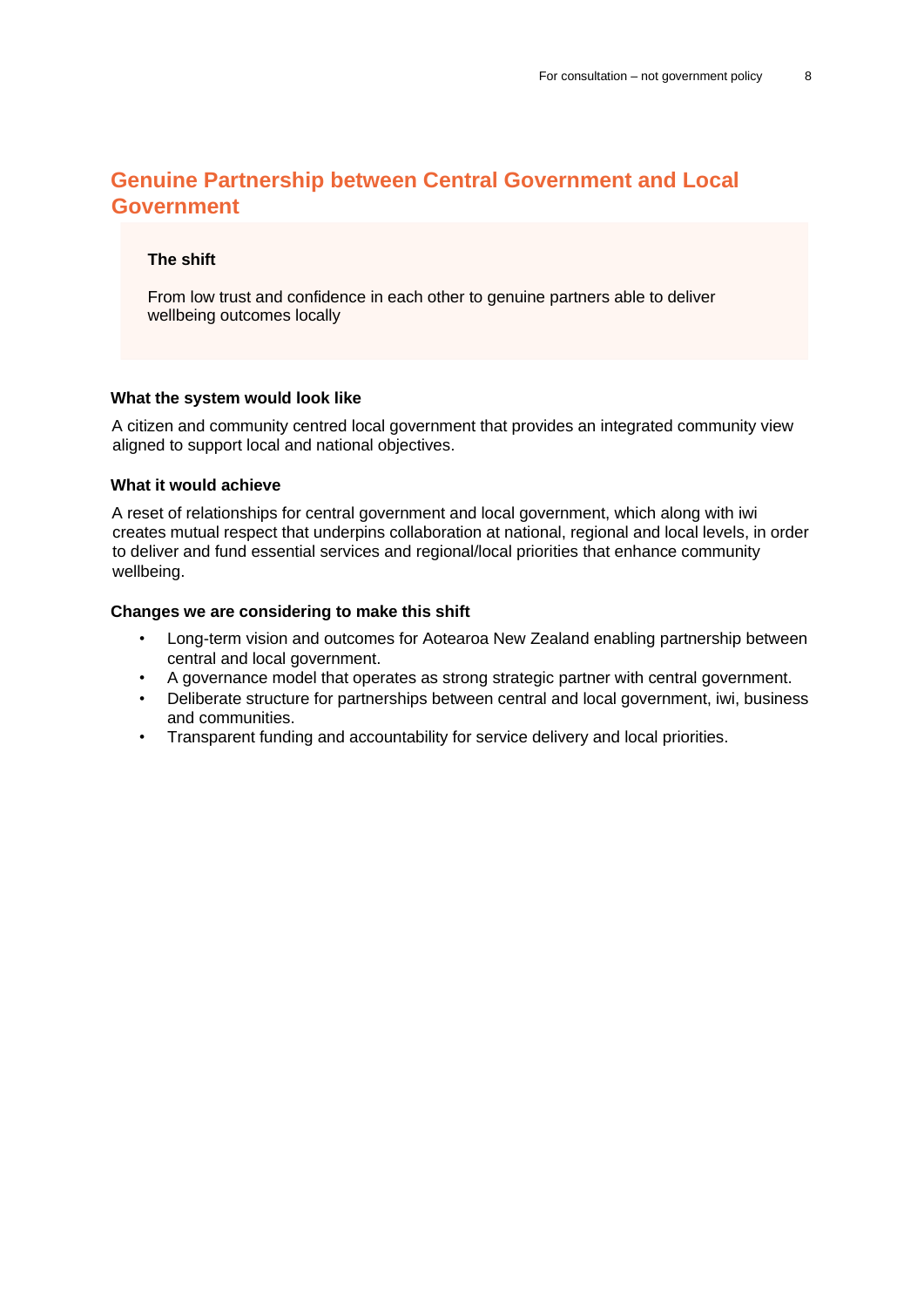# **More Equitable Funding**

# **The shift**

From beneficiary-based funding principles to a funding system that equitably supports communities to thrive

## **What the system would look like**

A stable revenue system that provides certainty of funding sources and enables central and local government to be effective partners and co-investors in community outcomes and priorities, with local government's funding policies supporting equity-based progressive taxation principles.

## **What it would achieve**

The investment required to support community outcomes, needs and aspirations are funded equitably with national and local governments making appropriate contributions to community outcomes/priorities, with local government's funding system adopting more progressive taxation principles resulting in more equitable funding policies.

- Central and local government agree a fair basis for funding community outcomes, taking account of communities' ability to pay.
- Legislation and funding policies and practices support principles of equity/wellbeing.
- Making flexible general and special purpose financing tools available.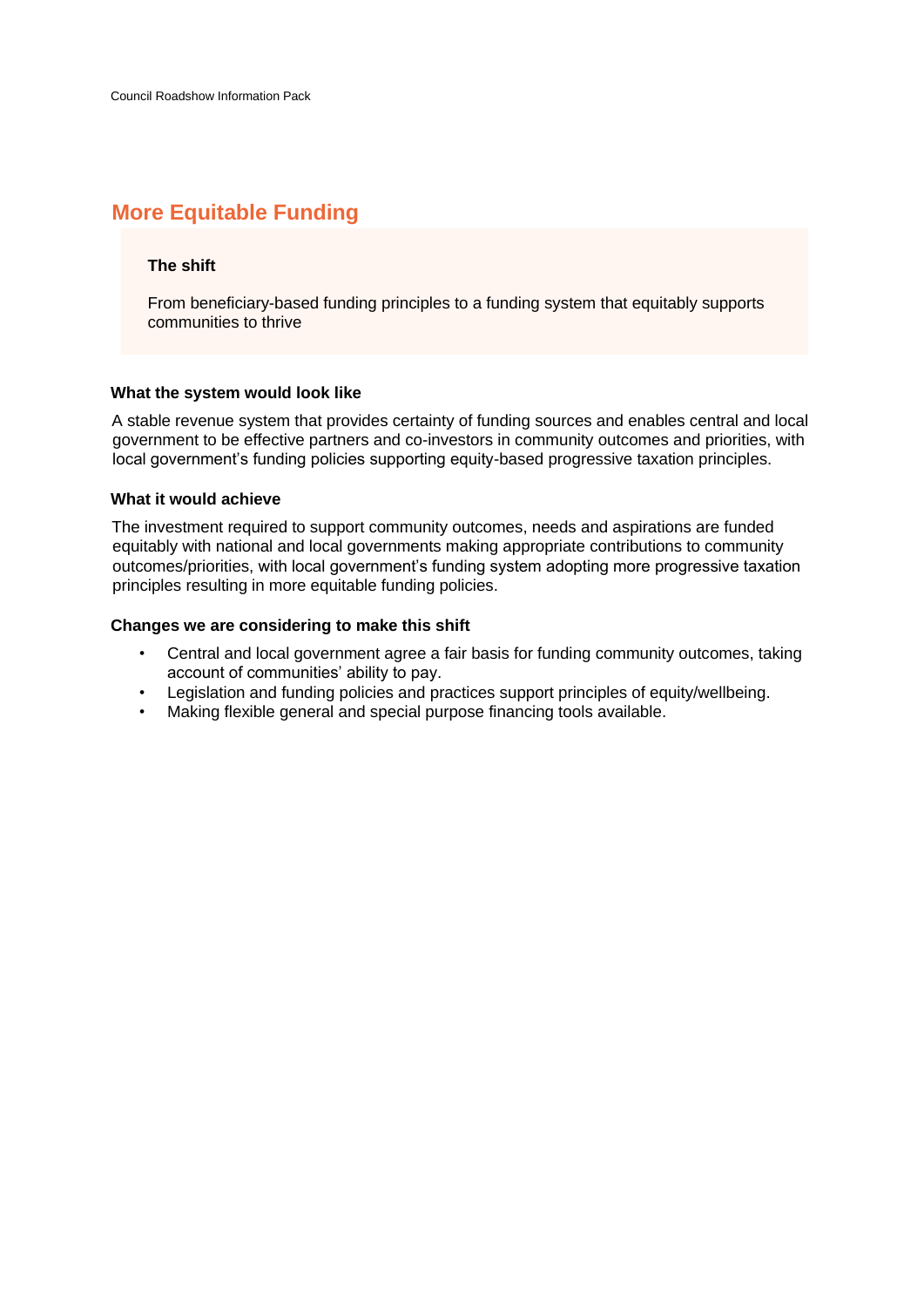# **System changes to support the shifts**

We recognise that a sustainable, agile and innovative system of local government is needed to give effect to the key shifts it requires.

We have yet to determine our preferred system and are interested in your views.

# **Key features of a future system**

We consider the following features to be key in a sustainable and innovative future system:

- Enables place-based community involvement and participation.
- Entities that are sustainable and viable with sufficient resources and capability to meet future challenges and sufficient capacity to be a credible co-investor able respond to significant shocks and challenges.
- Leadership and culture that demonstrate a high degree of competence, are citizencentric and collaborative.
- A culture of innovation, risk-taking and creative thinking that encourages exploration of new, place-based solutions.
- A sector which utilises its collective strength, provides sector leadership and supports high performance, innovation and collaboration
- Centres of excellence for policy, systems development, leadership and training.